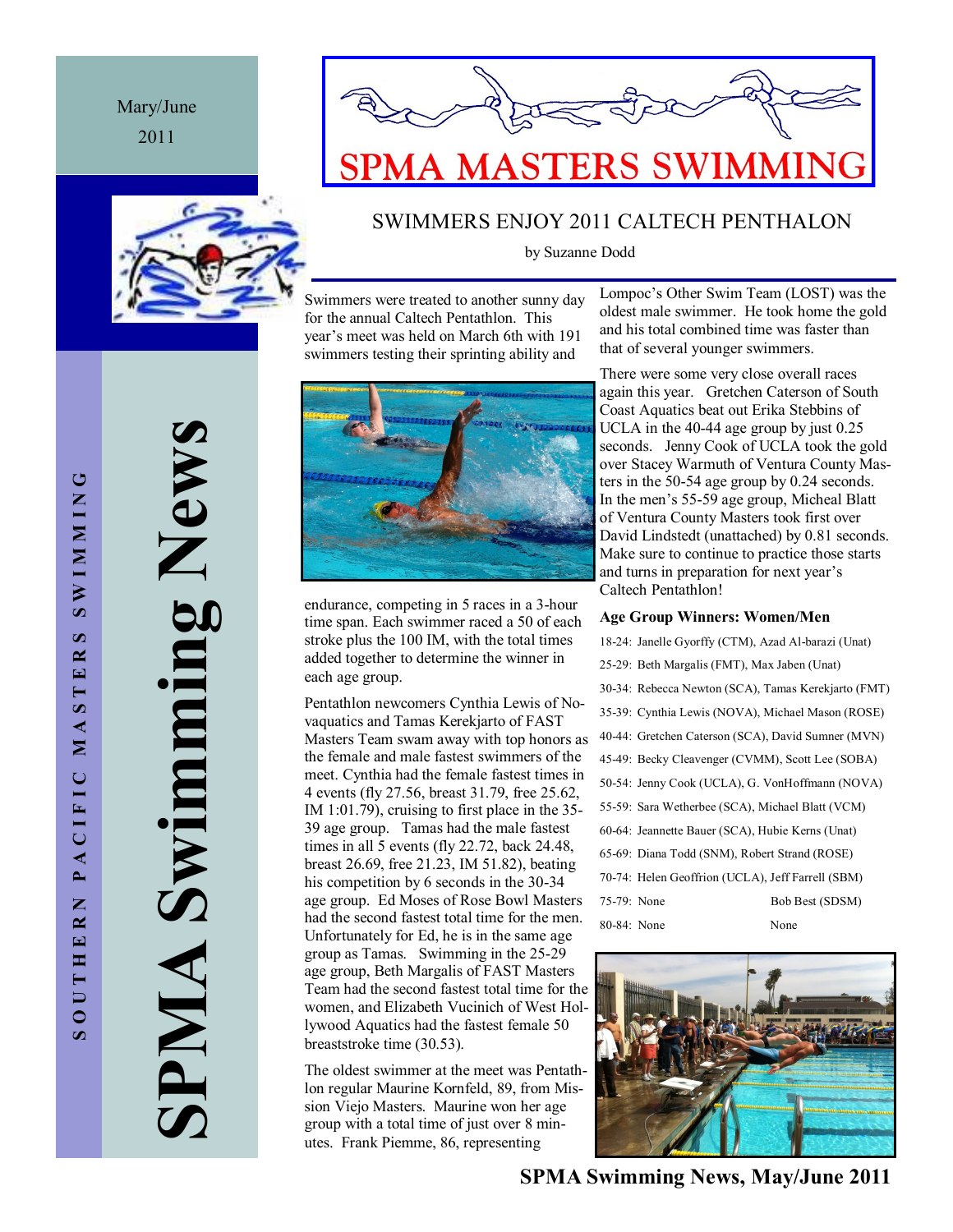#### **SWIM FOR LIFE**

**SAN LUIS OBISPO, SANTA BARBARA (North) and KERN** ATASCADERO: Team KMAN Jennifer Glenesk (805) 610-7573jglenesk@charter.net, www.teamkman.org ATASCADERO: No. SLO Masters Kass Flaig (805) 704-9797, kassflaig@hotmail.com, www.c2multisport.com BAKERSFIELD: Gold Wave Masters Chris Hansen (661) 654-2327; chansen 6@csub.edu<br>BAKERSFIELD Swim Club Chris Hansen Chris Hansen (661) 654-2327; chansen 6@csub.edu BAKERSFIELD Swim Club Keith Moore, bsc@bakersfieldswimclub.org, www.bakersfieldswimclub.org BAKERSFIELD Aquatics Club Charles Pike (661) 395-4663, bakersfieldaquatics@yahoo.com, www.bakersfieldaquatics.org LOMPOC: Lompoc's Other Swim Team Frank Piemme (805) 735-7574, conniefrank @verizon.net<br>
PASO ROBLES: North County Aquatics Namey Sznejkowski (805) 238-5591, betco@yahoo.com, PASO ROBLES: North County Aquatics Nancy Sznejkowski (805) 238-5591, betco@yahoo.com, www.northcountyaquatics.org<br>Philip Yoshida (805) 543-9515, office@sloswinclub.org, www.sloswinclub.org SAN LUIS OBISPO Masters **Philip Yoshida (805) 543-9515**, office@sloswimclub.org, www.sloswimclub.org<br>Philip Yoshida (805) 781-3488 x 17, sloaquatics@kennedyclubs.com, www.kenn **SANTA BARBARA (South) and VENTURA** CARPINTERIA: Channel Island Vic Anderson (805) 403-5425, delphis13@msn.com, channelislandmasters.blogspot.com OJAI: Ojai Masters The Theory of The Rick Goeden (805) 646-6884, theswimguy@sbcglobal.net<br>
SANTA BARBARA Aquatics Club<br>
Gregg Wilson (805)252-6469, sbacmasters@gmail.com, w SANTA BARBARA Aquatics Club Gregg Wilson (805)252-6469, sbacmasters@gmail.com, www.sbaquatics.com<br>SANTA BARBARA: UCSB Masters Mass and Maya Higashijima (805) 893-2505, ucsbmasters@gmail.com SANTA BARBARA: UCSB Masters Naya Higashijima (805) 893-2505, ucsbmasters@gmail.com<br>SANTA BARBARA Masters SANTA SES Swim Office (805) 966-9757, swimoffice@sbswim.org SANTA BARBARA Masters SB Swim Office (805) 966-9757, swimoffice@sbswim.org<br>SANTA BARBARA: Oceanducks Emilio Casanueva (805) 637-8331, emilio@zapallar.net SANTA BARBARA: Oceanducks Emilio Casanueva (805) 637-8331, emilio@zapallar.net THOUSAND OAKS: Conejo Simi Aquatics Jon Irwin (310) 658-7276, jirwin@earthlink.com, www.csaswim.com<br>THOUSAND OAKS: Conejo Valley Multisport Masters Nancy Kirkpatrick-Reno (818) 469-9972, nancy@enkinvestments.com THOUSAND OAKS: Daland Masters Kevin Lane (818) 917-6930, klane1956ct@sbcglobal.net, www.dalandswim.com<br>THOUSAND OAKS: South Coast Aquatics Matt Warshaw (805) 660-2082, matt@southcoastaquatics.com, www.southcoasta VENTURA COUNTY Masters Jason York (408) 821-5600, jason.e.york@gmail.com, www.buenaventuraswimclub.org VENTURA: Rio Mesa Masters Toby Petty (805) 642-6674, tonthego00@sbcglobal.net, www.riomesaswimclub.com **LOS ANGELES (North)** CLAREMONT: The Claremont Club John Ries (909) 625-6791, tccswim@hotmail.com<br>COVINA: Covina Aq. Assn: Masters Swimming Christine Maki (626) 641-5680, covinamastersswi COVINA: Covina Aq. Assn: Masters Swimming Christine Maki (626) 641-5680, covinamastersswimteam@yahoo.com L.A. Van Nuys: SCAQ Office (310) 390-5700, www.swim.net/scaq<br>
LANCASTER: Oasis Masters
SCAQ Office (310) 390-5700, www.swim.net/scaq LANCASTER: Oasis Masters Tom Otto (661) 948-0057, ottolfixit@hotmail.com<br>
PALMDALE: Canyons Aquatic Masters Tom Masters Jeff Conwell (661) 993-2868, jeffc@canyons.org, PALMDALE: Canyons Aquatic Masters Jeff Conwell (661) 993-2868, jeffc@canyons.org, www.canyons.org<br>PASADENA: Caltech Masters Jeff Conwell (661) 993-2868, jeffc@canyons.org, www.canyons.org PASADENA: Caltech Masters Suzanne Dodd (626) 449-7536, sdodd@ipac.caltech.edu<br>PASADENA: Rose Bowl Masters Chad Durieux (626) 564-0330, cdurieux@rosebowlaqua PORTER RANCH: Porter Valley Masters Matt Olaya (661) 305-9720, alphamaleswim@gmail.com, www.pvmasters.com SANTA CLARITA Masters Lance O'Keefe, lokeefe@santa-clarita.com, pool: (661) 250-3767 WALNUT: Faster Masters Swim Team Louis Boehle (909) 657-7758, louisboehle@mac.com **LOS ANGELES (Westside)** CALABASAS: City of Calabasas Masters Raine Kishimoto (818) 222-2782 x 110, lkishimoto@cityofcalabasas.com<br>EL SEGUNDO MASTERS City of El Segundo (310) 524-2700 x2738 EL SEGUNDO MASTERS<br>
HOLLYWOOD: Hollywood Wilshire YMCA<br>
Ricardo Espinoza (213) 639-7547, ricardo L.A. Pac Palisades, Santa Monica, Culver, Westwood, LMU L.A. WEST: UCLA Bruin Masters L.A. WEST: UCLA Bruin Masters **Existence 2008** Erica Stebbins (310) 206-1787, estebbins @recreation.ucla.edu<br>MALIBU Community Pool Swims Masters **Existence 2008** Molly Larson (310) 456-2489 x272, mlarson@ci.malibu.ca.us, MALIBU Community Pool Swims Masters Molly Larson (310) 456-2489 x272, mlarson@ci.malibu.ca.us, www.ci.malibu.ca.us<br>WEST HOLLYWOOD Aquatics Bryan Libit (310) 288-6555 (team hotline), info@wh2o.org, www.wh2o.org WOODLAND HILLS: Southwest Aq Masters Fred Shaw (818) 347-1637, swamfred@aol.com, www.swam.us **LOS ANGELES (Central and South)** CATALINA Channel Swimming Federation Carol Sing (619) 588-2677, swim@swimcatalina.org, www.swimcatalina.org<br>Carolynaming Los Angeles Matter of Matt Harrigan, matt@swimmingla.com or Andy Copley, andy@swimmingla.com L.A. Echo Park and USC: SCAQ<br>
L.A. MID-WILSHIRE: Meridian Swim Club<br>
L.A. MID-WILSHIRE: Meridian Swim Club<br>
Vanessa Mesia (310) 729-2971, vanessamesia@sbc L.A.: Los Angeles Athletic Club Masters Vanessa Mesia (310) 729-2971, vanessamesia@sbcglobal.net, www.laac.com<br>SOUTH GATE Masters Swim Team Patricia Mitchell (323) 563-5446, pmitchell@sogate.org **LOS ANGELES (South Bay and East County)** HAWTHORNE: South Bay Swim Team Kathy Davids Gore (310) 643-6523, kdavids@socal.rr.com, www.southbayswimteam.org<br>LA MIRADA: La Mirada Armada LONG BEACH: Long Beach Masters Swim Cindy Summers (562) 416-6755, summerscm@hotmail.com<br>
LONG BEACH: Shore Aquatic Masters Companies (562) 644-3883, europeanhouse@aol.com, www LONG BEACH: Shore Aquatic Masters Robert Lynn (562) 644-3883, europeanhouse@aol.com, www.shoreaquatics.com<br>
LOS ALAMITOS Masters Corey Lakin (562) 430-1073 x511, clakin@ci.los-alamitos.ca.us, www.ci.los-alam MANHATTAN BEACH: Magnum Masters Chuck Milam (310) 546-3601, cdmilam@hotmail.com, www.manhattancc.com<br>RANCHO PALOS VERDES: Zenith Aquatics Shari Twidwell (310) 947-1323, shari@zapswimming.com, www.zapswimming RANCHO PALOS VERDES: Zenith Aquatics Shari Twidwell (310) 947-1323, shari@zapswimming.com, www.zapswimming.com<br>TORRANCE : LA Peninsula Swimmers Debi Blair (310) 813-9656, info@lapsmasters.org, www.lapsmasters.org **INLAND EMPIRE**<br>BEAUMONT Masters BEAUMONT Masters Christy Arwood (951) 769-2087, christy@nds-ca.net<br>CORONA: Circle City Aquatics Coronal Scott Gainey (949) 315-1013, coachgainey@gmail.co CORONA: Corona Aquatic Team Masters John Salvino (866) SWM-CRNA, coachsalvino@hotmail.com<br>RIVERSIDE: Riverside Aquatics Assn. Carrie Ridgway (951) 205-2268, info@raa-swim.org, www.raa RIVERSIDE: Riverside Aquatics Assn.<br>TEMECULA: City of Temecula Masters **Carrie Ridgway (951) 205-2268**, info@raa-swim.org, www.raa-swim.org<br>Gwen WIllcox (951) 694-6410, gwen.willcox@cityoftemecula.org YUCAIPA: Masters of Yucaipa Jason Bradbury (951) 845-7458, ystcoach.jason@verizon.net, www.yucaipaswim.org **ORANGE COUNTY**<br>ALISO VIEJO: Renaissance Club Sport COTO DE CAZA: Coyotes Community Contract (949) 858-4100 x257, cotocoyotes@gmail.com<br>FULLERTON: FAST Masters Team Bill Jewell (949) 466-6523, swimbill@sbcglobal.net, www.fa HUNTINGTON BEACH: Golden West Swim Club Cindy Lim (714) 397-0132, cindyhlim@msn.com, www.goldenwestswimclub.com IRVINE Novaquatics Mike Collins (949) 338-6682, info@novamasters.com, www.novamasters.com<br>IRVINE: UCI Masters<br>Charlie Schober (949) 824-7946, ctschobe@uci.edu, www.masters.wim.uci.edu IRVINE: UCI Masters<br>
IRVINE: UCI Masters Charlie Schober (949) 824-7946, ctschobe@uci.edu, www.masterswim.uci.edu<br>
Mark Moore (949) 233-6521, swimoffice@mvnswim.org, www.mastersmvnsw MISSION VIEJO Masters Mark Moore (949) 233-6521, swimoffice@mvnswim.org, www.mastersmvnswim.org<br>Mark Desmond (949) 306-3599, markdesmond@highhopes.ws, www.pacificcoastaqua NEWPORT BEACH Lifeguard Association Jim Turner (949) 644-3046, jturner@nbfd.net, www.newportlifeguard.org<br>TUSTIN: SOCAL Aquatics TUSTIN: SOCAL Aquatics<br>
YORBA LINDA: East Lake Eagle Rays Mike Pawloski (714) 372-6273, bonuspak@earthlink.net Mike Pawloski (714) 372-6273, bonuspak@earthlink.net **LAS VEGAS**<br> **HENDERSON Southern Nevada Masters** HENDERSON Southern Nevada Masters Frank Lowery (702) 400-2790, flowery 19@cox.net, www.lowerysmultisport.com<br>
LAS VEGAS: Las Vegas Masters Frank Lowery (702) 247-7788, heckerrealestate@hotmail.com LAS VEGAS: Las Vegas Masters Victor Hecker (702) 247-7788, heckerrealestate@hotmail.com<br>
LAS VEGAS: Swim Las Vegas Kara Robertson (702) 2498-2316, swimlasvegas@gmail.com, w

SAN LUIS OBISPO: Kennedy Club Masters Linda Stimson (805) 781-3488 x 17, sloaquatics@kennedyclubs.com, www.kennedyclubs.com<br>SANTA MARIA: Santa Maria Swim Club Mike Ashmore (805) 928-9655, santamariaswim@verizon.com, www.sa Mike Ashmore (805) 928-9655, santamariaswim@verizon.com, www.santamariaswim.net Martin Armstrong (805) 794-5525, kelpbedd@yahoo.com, www.ciymca.org THOUSAND OAKS: Conejo Valley Multisport Masters Nancy Kirkpatrick-Reno (818) 469-9972, nancy@cnkinvestments.com, www.csaswim.com<br>THOUSAND OAKS: Daland Masters Kevin Lane (818) 917-6930, klane1956ct@sbcglobal.net, www.dalan Matt Warshaw (805) 660-2082, matt@southcoastaquatics.com, www.southcoastaquatics.com Chad Durieux (626) 564-0330, cdurieux@rosebowlaquatics.org, www.rosebowlaquatics.org Ricardo Espinoza (213) 639-7547, ricardoespinoza@ymcala.org<br>SCAQ Office (310) 390-5700, www.swim.net/scaq Bryan Libit (310) 288-6555 (team hotline), info@wh2o.org, www.wh2o.org L.A. MID-WILSHIRE: Meridian Swim Club Vanessa Mesia (310) 729-2971, vanessamesia@sbcglobal.net, www.meridiansportsclub.com<br>L.A.: Los Angeles Athletic Club Masters Vanessamesia (310) 729-2971, vanessamesia@sbcglobal.net, ww Patricia Mitchell (323) 563-5446, pmitchell@sogate.org Yuji Utsumi, (562) 252-0220, info@lbgrunions.com, www.lbgrunions.com LA MIRADA: La Mirada Armada Beverly Garman (949) 552-1710, ihaccoach@aol.com, www.swimarmada.com LONG BEACH: Alpert JCC Sascha Bryon-Zwick (562) 426-7601 x1035, sbryanzwick@alpertjcc.org, www.alpertjcc.org LOS ALAMITOS Masters Corey Lakin (562) 430-1073 x511, clakin@ci.los-alamitos.ca.us, www.ci.los-alamitos.ca.us<br>MANHATTAN BEACH: Magnum Masters Chuck Milam (310) 546-3601, cdmilam@hotmail.com, www.manhattance.com Debi Blair (310) 813-9656, info@lapsmasters.org, www.lapsmasters.org Scott Gainey (949) 315-1013, coachgainey@gmail.com, www.ccaqswim.org TEMECULA: City of Temecula Masters Gwen WIllcox (951) 694-6410, gwen.willcox@cityoftemecula.org<br>TEMECULA Swim Club Gub Bryan Davis (951) 285-2718, headcoach@temeculaswimclub.com, www.temeculaswimclub.com ALISO VIEJO: Renaissance Club Sport Alex Isaly (949) 643-6700, alex.isaly@clubsports.com, www.renaissanceclubsport.com/aliso-viejo<br>COSTA MESA: Orange Coast Masters Swimming Anthony Iacopetti (714) 369-9555, aiacopetti@occ. Anthony Iacopetti (714) 369-9555, aiacopetti@occ.cccd.edu, www.coastmastersswimming.com Bill Jewell (949) 466-6523, swimbill@sbcglobal.net, www.fastswim.org NEWPORT BEACH: Pacific Coast Aquatics Mark Desmond (949) 306-3599, markdesmond@highhopes.ws, www.pacificcoastaquatics.org<br>Mark Desmond (949) 644-3046, jturner@nbfd.net, www.newportlifeguard.org MEARON DEWPORT BEACH Lifegua

LAS VEGAS: Swim Las Vegas 
Kara Robertson (702) 498-2316, swimlasvegas@gmail.com, www.swimly.com<br>
LAS VEGAS: Viva Las Vegas Masters

Melissa Gutierrez (702) 480-4321. nivgutierrez@cox.net Melissa Gutierrez (702) 480-4321, mjvgutierrez@cox.net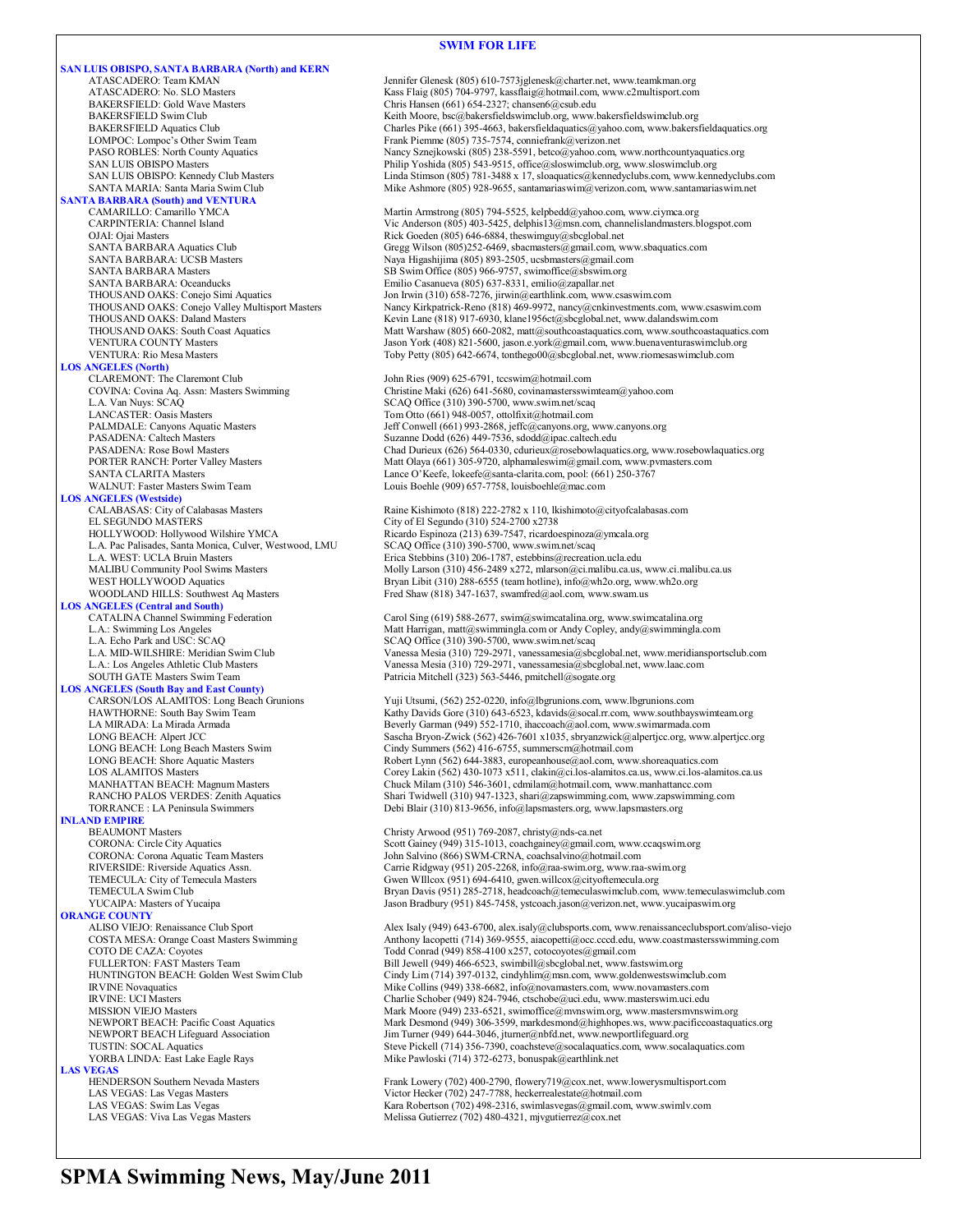## Online Registration is preferred. Go to http://www.SPMA.net



# **2011 USMS / SPMA**

**Membership Application** 

All memberships expire on December 31, 2011

JOIN a a z You can register online at: http://www.SPMA.net/

Renewal - my last USMS number was New registration

#### Register with the same name you will use for competition. Please print clearly.

| <b>Last Name</b>               |     |                   | <b>First Name</b> |                         | MI |
|--------------------------------|-----|-------------------|-------------------|-------------------------|----|
| <b>Street Address</b>          |     |                   |                   |                         |    |
| City/State/Zip                 |     |                   |                   | Phone                   |    |
| Date of Birth (mm/dd/yyyy)     | Age | Sex (circle)<br>М | E-mail address    |                         |    |
| <b>Club Name or Unattached</b> |     |                   |                   | Today's Date (required) |    |

#### **RELATED MEMBERSHIPS & CERTIFICATIONS**

| <b>Masters Coach</b><br>I am a:<br><b>Certified Official</b>                               | I am a member of:                            | <b>YMCA</b><br><b>USA Triathlon</b><br><b>USA Swimming</b> |
|--------------------------------------------------------------------------------------------|----------------------------------------------|------------------------------------------------------------|
|                                                                                            | <b>FULL-YEAR FEES (if joining)</b>           | <b>END-OF-YEAR FEES (if</b>                                |
|                                                                                            | between Nov. 1, 2010, and<br>Aug. 31, 2011): | joining between Sep. 1.<br>2011, and Oct. 31, 2011):       |
| U.S. Masters Swimming full-year fee (\$29) or end-                                         |                                              |                                                            |
| of-year fee (\$24) plus SPMA (local governing<br>body) fee (\$15):                         | 44.00                                        | 39.00                                                      |
| I wish to contribute this amount to the<br>International Swimming Hall of Fame Foundation: |                                              |                                                            |
| I wish to contribute this amount to the<br>USMS "Swimming Saves Lives" Fund:               |                                              |                                                            |
| wish to contribute this amount to SPMA:                                                    |                                              |                                                            |
| Total:                                                                                     |                                              |                                                            |

Benefits of membership include a subscription to USMS's magazine, SWIMMER, during the length of the membership year (\$8.00 of the annual dues is designated for the magazine subscription).

USMS-registered swimmers are covered with secondary accident insurance:

1) In practices supervised by a USMS member or USA Swimming certified coach where all swimmers are USMS registered.

2) In USMS sanctioned meets where all competitors are USMS registered.

Please allow 2 weeks processing time.

WAIVER: I, the undersigned participant, intending to be legally bound, hereby certify that I am physically fit and have not been otherwise informed by a physician. I<br>acknowledge that I am aware of all the risks inherent in HEREBY WAIVE ANY AND ALL RIGHTS TO CLAIMS FOR LOSS OR DAMAGES, INCLUDING ALL CLAIMS FOR LOSS OR DAMAGES CAUSED BY THE NEGLIGENCE, ACTIVE OR PASSIVE, OF THE FOLLOWING: UNITED STATES MASTERS SWIMMING, INC., THE LOCAL MASTERS SWIMMING COMMITTEES,<br>THE CLUBS, HOST FACILITIES, MEET SPONSORS, MEET COMMITTEES, OR ANY INDIVIDUALS OFFICIATING AT TH ACTIVITES. In addition, I agree to abide by and be governed by the rules of USMS.

Signature (required):

Date:

Please make check for total fee plus any donation amounts payable to: SPMA

Mail check and completed form to:

**SPMA Registrar** Dan Wegner 3773 Price Ridge Ct Las Vegas, NV 89147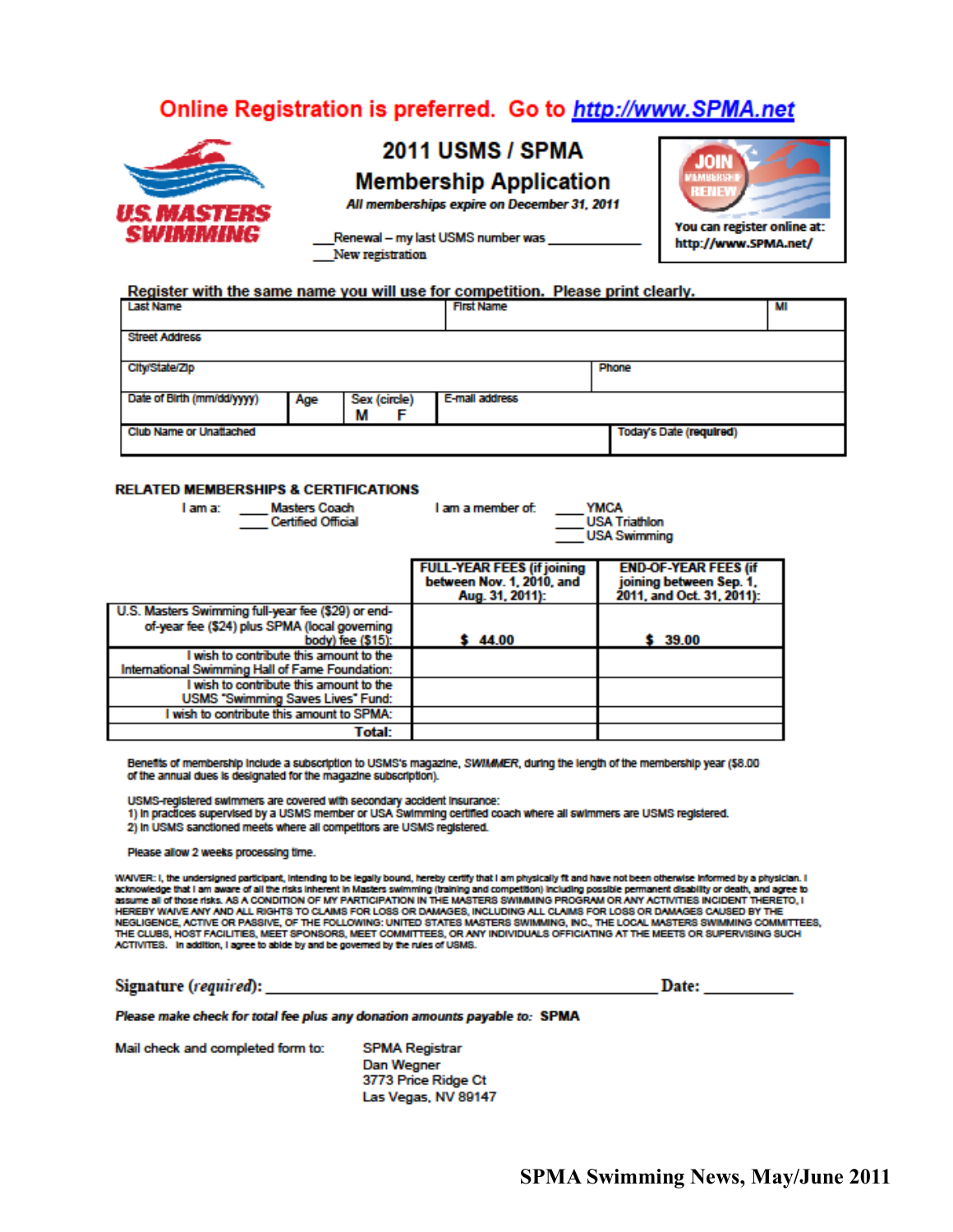# **Mission Viejo Nadadores LCM Swim Meet Sunday, May 29th, 2011**

#### **Sanction by Southern Pacific Masters Swimming for USMS, Inc. Sanction # 331-010**

**Facility**: Mission Viejo Pool is an outdoor, 25-yd. by 50-m competition pool at the Marguerite Aquatic Center, 27474 Casa Del Sol, Mission Viejo.

**Directions:** From the north or south, take the I-5 Freeway to the Alicia Parkway exit in Mission Viejo. Go east (away from the ocean) to Trabuco Road. Turn right on Trabuco to Marguerite Parkway. Go left on Marguerite to Casa Del Sol, turn right onto Casa Del Sol, and turn into the driveway for pool parking. There will be no parking in the upper parking lot. No tennis parking on Marguerite allowed.

**Entries:** The pre-entry postmark deadline is Saturday, May 21st Deck registration is permitted. Deck entries will close at 8:00 a.m. for the 1500 m Freestyle and at 10:30 a.m. for all other events. Age on December 31, 2011 determines age group for the meet. You must be at least 18 to compete. Swimmers are limited to 5 individual events.

**Seeding:** All events will be deck seeded slowest to fastest, by entered time, ages and sexes combined. Check-in is not required in order to be deck seeded, except swimmers must check in to swim the 400 and 1500 m Freestyle and the 400 m Individual Medley.

**Relays:** All relays will be deck entered on SPMA relay forms available at the meet. Relay fees are \$2.00 per relay due upon entry. For each relay swimmer who is not entered in individual events, a fee of \$10.00 and a signed liability release must be submitted with the relay entry.

**Awards:** Individual: SPMA ribbons for places 1 to 3. Relay: SPMA ribbons for first place.

**Entry Fees:** \$25.00 per swimmer flat fee. Deck entries or online entries after May 21st allowed for a total of \$35.00.

**Checks payable to**: Mission Viejo Nadadores (MVN)

Mail consolidated entry card, a copy of your 2011 USMS card, and check to: Mission Viejo Nadadores — Mark Moore, 25108-A Marguerite Parkway #391, Mission Viejo, CA 92692.

**Questions:** Meet Director, Mark Moore (949) 489-1847; coachmark@mastersmvnswim.org.

**Snack Bar**: Hot and cold drinks, snacks, and food will be available for purchase.

> **Sunday, May 29, 2011** 1500 warm-up at 8:00 a.m. 1500 starts at 8:30 a.m.

1. 1500 m Freestyle (check-in required) Additional warm-up after 1500 Event #2 will start no earlier than 11:00 a.m.

2. 400 m Individual Medley (check-in required)

- 3. 200 m Freestyle
- 4. 50 m Butterfly
- 5. 100 m Backstroke
- 6. 200 m Breaststroke
- 7. 200 m Medley Relay (men, women, or mixed)
- 8. 200 m Individual Medley
- 9. 200 m Butterfly
- 10. 50 m Breaststroke
- 11. 200 m Backstroke
- 12. 100 m Freestyle
- 13. 100 m Butterfly
- 14. 50 m Backstroke
- 15. 200 m Freestyle Relay (men, women, or mixed)
- 16. 100 m Breaststroke
- 17. 50 m Freestyle
- 18. 400 m Freestyle (check-in required)

## **Las Vegas Masters**

### **LCM Swim Meet**

### **Saturday, June 18th, 2011**

**Sanction by Southern Pacific Masters Swimming for USMS, Inc. Sanction # 331-012**

**Facility**: Desert Breeze Park, 8275 W. Spring Mountain Road, indoor 50-meter by 25-yard pool. Lanes will be available for warm-up.

**Directions:** From the I-15 Fwy., take the Spring Mountain Rd West exit. Turn west on Spring Mountain Road and go 4 1/2 miles to the pool.

**Entries:** Pre-entry postmark deadline: Saturday, June 11th. On deck registration permitted. Deck entries will close at 12:30 p.m. for the first 6 events. Deck entries will close at 1:00 p.m. for the remaining events. Age on December 31, 2011 determines age group for the meet. You must be at least 18 to compete.

**Seeding:** All events will be deck seeded slowest to fastest, by entered time, ages and sexes combined. Check-in is not required in order to be deck seeded except swimmers must check in to swim the 400 m Freestyle.

**Relays:** All relays will be deck entered, on SPMA relay forms available at the meet. Relays are free. For each relay swimmer who is not entered in individual events, a fee of \$5.00 and a signed liability release must be submitted with the relay entry.

**Awards:** Individual: SPMA ribbons for places 1 to 3. Relay: SPMA ribbons for first place.

**Entry Fees:** \$25.00 per swimmer flat fee. Deck entries or online entries after June 12th allowed for a total of \$35.00.

**Checks payable to**: Las Vegas Masters**.** Mail consolidated entry card, copy of 2011 USMS card, and check to: Las Vegas LCM Meet, P. O. Box 204, Lake Forest, CA 92609-0204.

**Questions:** Meet Director, Victor Hecker (702) 247-7788. Meet Entries: Robert Mitchell, mitchellrobert@cox.net.

> **Saturday, June 18, 2011** Warm-up at noon Meet starts at 1:00 p.m.

- 1. 400 m Freestyle (check-in required)
- 2. 50 m Butterfly
- 3. 100 m Freestyle
- 4. 100 m Backstroke
- 5. 200 m Freestyle
- 6. 50 m Breaststroke
- 7. 100 m Butterfly
- 8. 50 m Freestyle
- 9. 50 m Backstroke
- 10. 200 m Individual Medley
- 11. 100 m Breaststroke
- 12. 200 m Medley Relay
- 13. 200 m Freestyle Relay

**SPMA Swimming News, May/June 2011**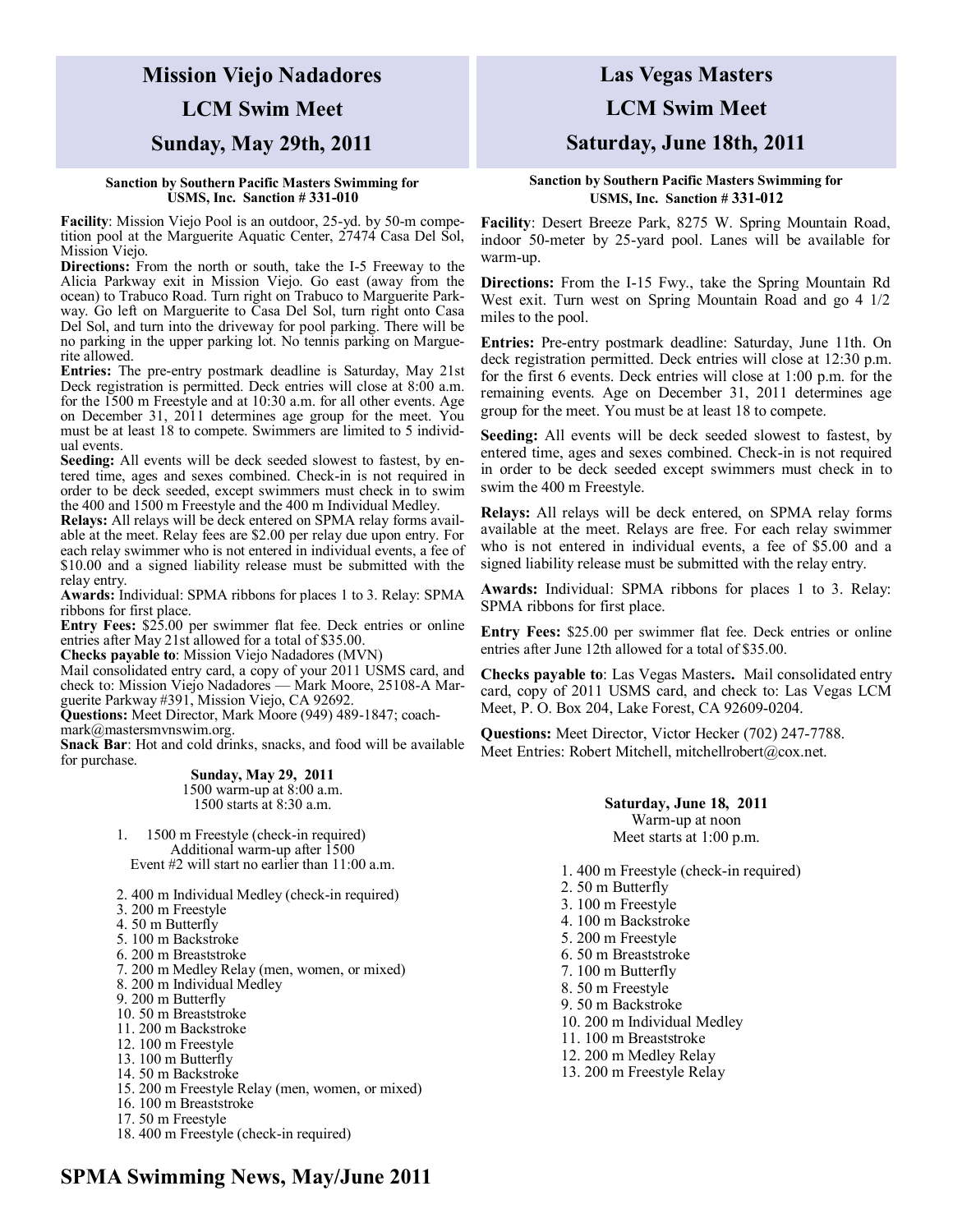## **FAST Masters - Janet Evans Invitational Janet Evans Swim Complex, Fullerton**

## **Saturday and Sunday, June 11th and 12th, 2011**

#### **Sanction by Southern Pacific Masters Swimming for USMS, Inc. Sanction # 331-011**

**Facility**: Janet Evans Swim Complex, 801 W Valencia Ave., Fullerton is an outdoor 8-lane, 50-meter competition pool, with separate warm-up area available.

**Directions:** From the 91 Fwy take the Euclid Ave exit. Go north on Euclid to Valencia and turn right on Valencia. The swim complex is located on the left.

**Entries:** The pre-entry postmark deadline is Saturday June 4th. Age on December 31, 2011 determines age group for the meet. You must be at least 18 to compete. Deck entries will close at 8:45 a.m. Saturday morning. Sunday morning deck entries will close at 8:45 a.m. for the 800/1500 m Freestyles and at the conclusion of the 800/1500 m Freestyles for all remaining events.

**Fees:** \$20.00 per swimmer flat fee. Deck entries and online entries after midnight June 4th are allowed for a \$30.00 flat fee. *Online entries will close at midnight on Thursday, June 9th.*

Check www.spma.net for online entry link. Swimmers are limited to entering and swimming a total of 7 individual events for the entire meet (but no more than 5 per day).

**Seeding**: Men and women will be deck seeded together for the 400 Freestyle and 400 IM and will be seeded slowest to fasest based on entry time. Women will swim the 800 m Freestyle and men will swim the 1500 m Freestyle. The 800 m and 1500 m Freestyle will be swum fastest to slowest alternating women and men. The 1500 and 800 m Freestyle will be limited to 4 heats each (32 entries). All other events will be seeded and swum slowest to fastest, by entered time, women and men separate. **Check-in:** Check-in is required for the 400, 800 and 1500 m Freestyle events and the 400 IM. Check-in will close at 8:00 a.m. Saturday for the 400 m Freestyle, 8:00 a.m. Sunday for the 1500 and 800 m Freestyles, and 9:00 a.m. Sunday for the 400 IM. Check-in is not required for all other events.

**Awards:** Ribbons will be awarded for individual places 1st to 3rd.

**Checks payable to**: FAST Swimming

Mail consolidated entry card, a copy of your 2011 USMS card, and check to: FAST Masters Meet, P. O. Box 5468, Fullerton CA 92838

**Snack Bar**: A snack bar will be available on site.

**Questions**: Meet Director, Terry Merlihan, (714) 693-3991, themerlihan5@att.net.

> *Most meets have online registration and prefer that swimmers enter online. Please go to http://www.SPMA.net for the list of our current meets*

**Saturday, June 11, 2011** Warm-up at 7:30 a.m. Meet starts at 9:00 a.m.

### 1. 400 m Freestyle

Women/Men (check-in required)

- 2. Women's 50 m Butterfly
- 3. Men's 50 m Butterfly
- 4. Women's 100 m Breaststroke
- 5. Men's 100 m Breaststroke
- 6. Women's 200 m Butterfly
- 7. Men's 200 m Butterfly
- 8. Women's 100 m Freestyle
- 9. Men's 100 m Freestyle
- 10. Women's 100 m Backstroke
- 11. Men's 100 m Backstroke
- 12. Women's 200 m Individual Medley
- 13. Men's 200 m Individual Medley
- 14. Women's 50 m Breaststroke
- 15. Men's 50 m Breaststroke

#### **Sunday, June 12, 2011**

Warm-up at 7:30 a.m.

Meet starts at 9:00 a.m.

- 16. Women's 800 m Freestyle (check-in required)
- 17. Men's 1500 m Freestyle (check-in required)
- 18. Women's 200 m Backstroke
- 19. Men's 200 m Backstroke
- 20. Women's 50 m Freestyle
- 21. Men's 50 m Freestyle
- 22. 400 m Individual Medley Women/Men (check-in required)
- 23. Women's 100 m Butterfly
- 24. Men's 100 m Butterfly
- 25. Women's 50 m Backstroke
- 26. Men's 50 m Backstroke
- 27. Women's 200 m Freestyle
- 28. Men's 200 m Freestyle
- 29. Women's 200 m Breaststroke
- 30. Men's 200 m Breaststroke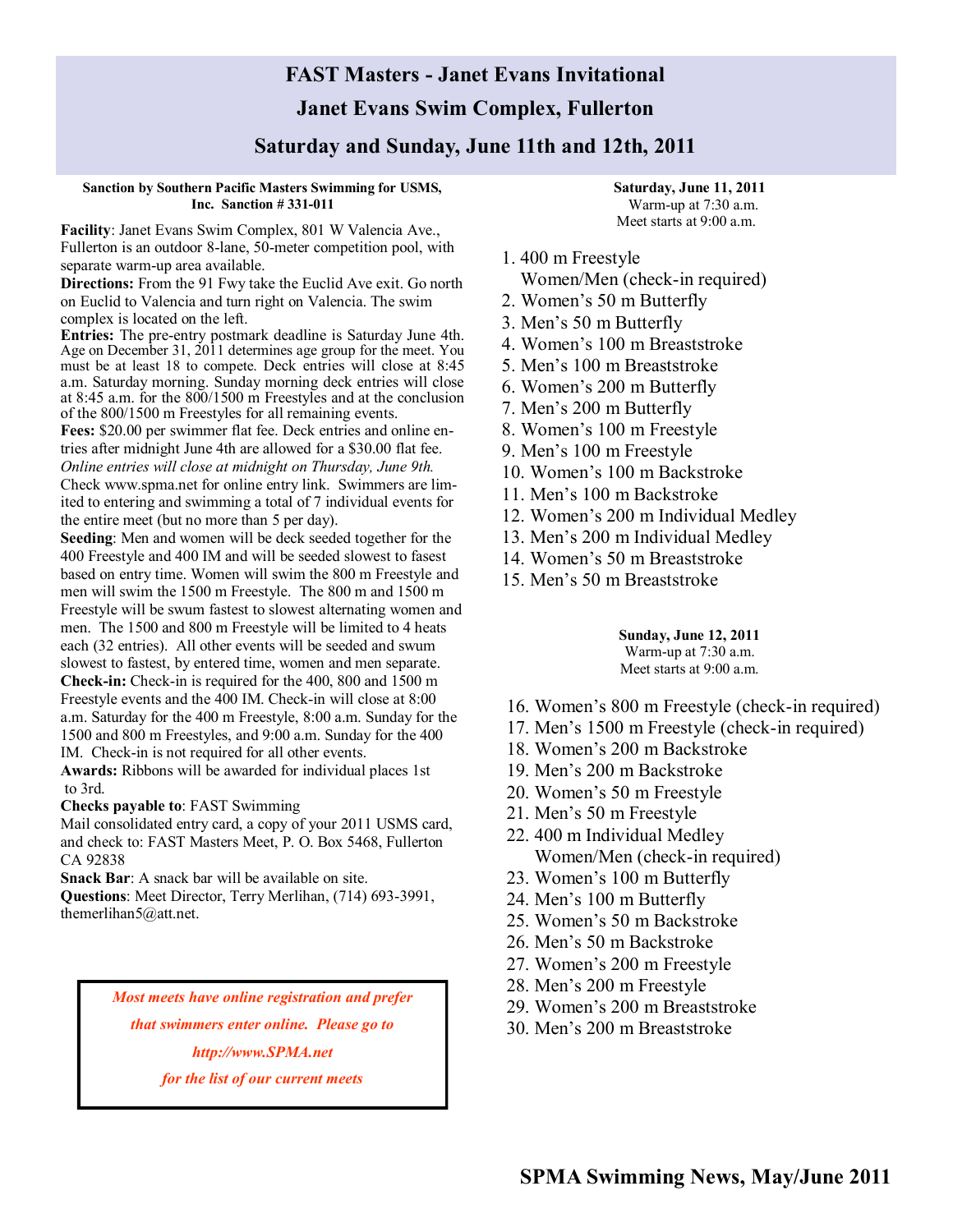

# **Mission Viejo Nadadores Patrick Moore Memorial Relay Meet Sunday, July 3rd, 2011**



#### **Sanction by Southern Pacific Masters Swimming for USMS, Inc. Sanction # 331-013**

**Facility**: Mission Viejo Pool is an outdoor, 25-yd. by 50-m competition pool at the Marguerite Aquatic Center, 27474 Casa Del Sol, Mission Viejo.

**Directions:** From the north or south, take the I-5 Freeway to the Alicia Parkway exit in Mission Viejo. Go east (away from the ocean) to Trabuco Road. Turn right on Trabuco to Marguerite Parkway. Go left on Marguerite to Casa Del Sol, turn right onto Casa Del Sol, and turn into the driveway for pool parking. There will be no parking in the upper parking lot. No tennis parking on Marguerite allowed.

**Entries:** This will be a deck entered meet. Entry cards for events 1 to 4 are due by 8:30 a.m., events 5 to 8 by 9:00 a.m., events 9 to 12 by 10:00 a.m., and events 13 to 15 by 10:30 a.m. Age on December 31, 2011 determines age group for the meet. You must be at least 18 to compete in the Masters division. **Seeding:** All events will be deck seeded slowest to fastest, by

entered time, ages and sexes may be combined. **Relays:** All relays will be deck entered on SPMA relay forms available at the meet. Relay fees are \$6.00 per relay due upon entry. **Family Relays: All swimmers must be USMS/USA registered.**

**Awards:** SPMA ribbons for first through third place.

**Entry Fees:** \$20.00 per swimmer. Swimmers must complete a consolidated entry card and provide a photocopy of their 2011 USMS/USA card.

**Questions:** Meet Director, Mark Moore, (949) 489-1847; [coachmark@mastersmvnswim.org](mailto:coachmark@mastersmvnswim.org)

**Snack Bar:** Hot and cold drinks, snacks, and BBQ food will be available for purchase.



**A portion of the proceeds from this meet will go towards the Patrick Moore Memorial College Scholarship** 

## **Order of Events**

**\*\*\*\*\*\*\*\*\*\*\*\*\*\*\*\*\*\*\*\*\*\*\*\*** 

- 1**.** Women 400 Medley Relay
- 2. Men 400 Medley Relay
- 3. Mixed 200 Medley Relay
- 4. Women 200 Freestyle Relay
- 5. Men 200 Freestyle Relay
- 6. Women 800 Freestyle Relay
- 7. Men 800 Freestyle Relay
- **\*\*\*\*\*\*\*\*\*\*\*\*\*\*\*\*\*\*\*\*\*\*\*\***

## **10 minute Break 200 Freestyle Family Relay**

**\*\*\*\*\*\*\*\*\*\*\*\*\*\*\*\*\*\*\*\*\*\*\*\***

- 8. Women 400 Freestyle Relay
- 9. Men 400 Freestyle Relay
- 10. Mixed 200 Freestyle Relay
- 11. Women 200 Medley
- 12. Men 200 Medley Relay
- 13. Mixed 200 Freestyle Relay
- **\*\*\*\*\*\*\*\*\*\*\*\*\*\*\*\*\*\*\*\*\*\*\*\***

## **10 minute Break 200 Medley Family Relay \*\*\*\*\*\*\*\*\*\*\*\*\*\*\*\*\*\*\*\*\*\*\*\***

- 14. Mixed 200 Medley Relay
- 15. Mixed 400 Freestyle Relay
- 16. Mixed 400 Freestyle Relay
- 17. 400 Mixed Medley Relay

**\*\*\*\*\*\*\*\*\*\*\*\*\*\*\*\*\*\*\*\*\*\*\*\***

## **15 minute Break 400 Freestyle Family Relay \*\*\*\*\*\*\*\*\*\*\*\*\*\*\*\*\*\*\*\*\*\*\*\***

18. Mixed 800 Freestyle Relay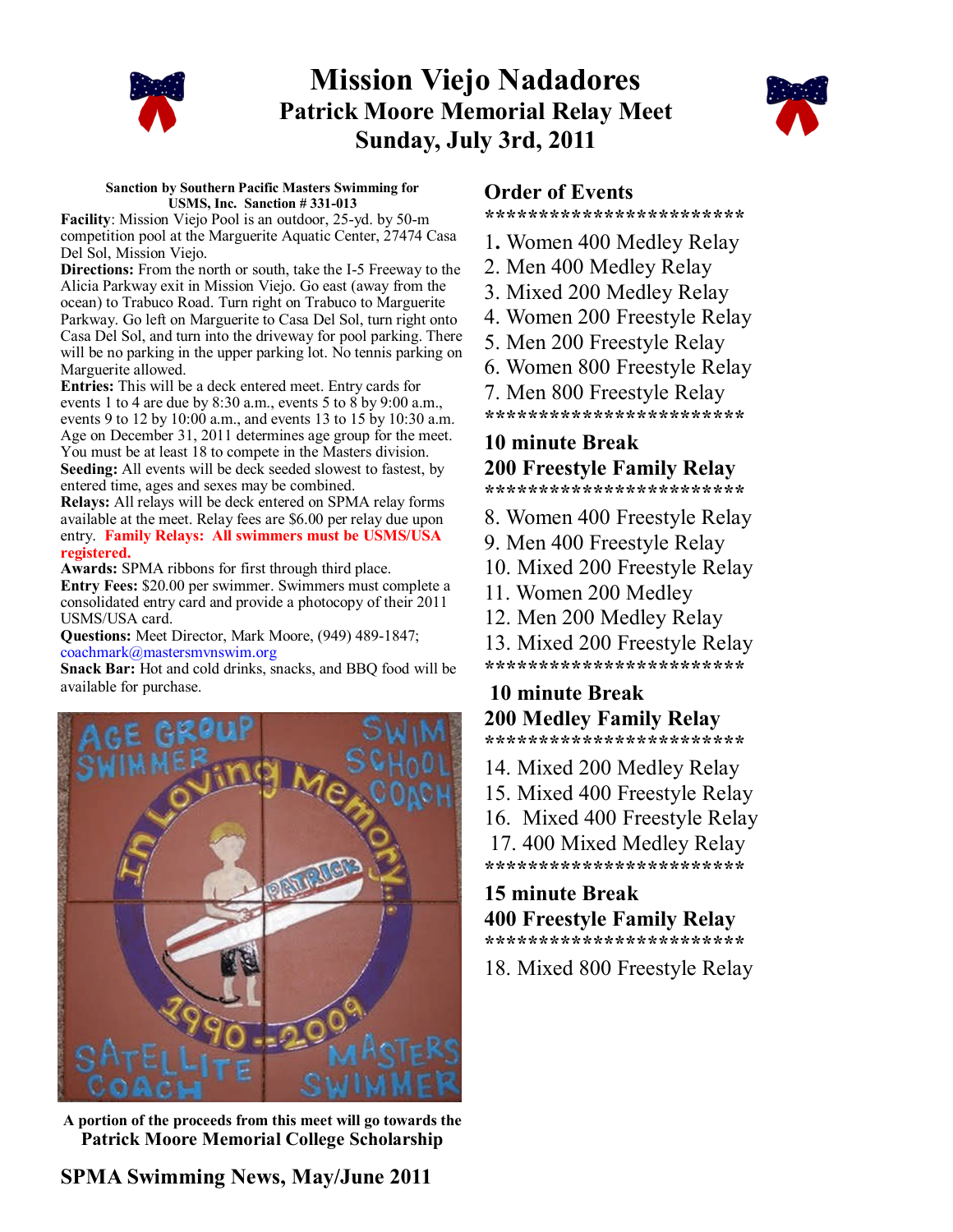### **Seal Beach Swim Club, 37th Seal Beach Rough Water Swim, Saturday, July 9th, 2011**

#### **Sanction by Southern Pacific Masters Swimming for USMS, Inc. Sanction # 331-208**

**Distance:** 1-mile and 5-kilometer events.

**Location and directions:** Take the 405 Fwy to Seal Beach Blvd. South, turn right on Pacific Coast Hwy, and then left on Main St. Make a right turn on Ocean Ave. Parking is available in the lot on the left side for a fee. Note that parking on Ocean Ave. and side streets is limited to one hour.

**Check-in:** Check-in times vary with event. Check-in starts at 6:30 a.m. for the 5K swim, you must check in by 7:15 a.m., and the start is at 8:00 a.m. The 1-mile check-in is at 8:00 a.m. with an approximate 9:30 a.m. start time.

**Entries:** Pre-registration is \$25.00 and must be postmarked by Friday, July 1, 2011. Race day registration is \$30.00.

To enter, send a copy of your 2011 USMS card and a completed SPMA consolidated card with your check payable to: Seal Beach Swim Club. Mail to: S.B.R.W.S., P. O. Box 605, Seal Beach, CA 90740.

**Additional Information:** Maria Fattal, (562) 430-1092; sbvbcmaria@yahoo.com; www.sealbeachswimclub.org

## **Semana Nautica Sports Festival Santa Barbara 6-mile Swim Sunday July 10th, 2011**

#### **Sanction by Southern Pacific Masters Swimming for USMS, Inc. Sanction # 331-206**

**Distance:** 6 miles

**Location:** Goleta Beach to Arroyo Burro Beach, Santa Barbara. Start on the west side of Goleta pier. There is no charge for parking at either beach. Carpooling from finishing beach will be arranged the morning of the swim. Water temperature varies from 58-65°F in June and July. This swim is for experienced swimmers *only*! Participants must bring board/kayak and paddler to accompany them in the ocean swim. No wetsuits.

**Check-in:** Registration begins at 7:30 a.m. The swim starts at 9:00 a.m.

**Entries:** Pre-registration is \$40.00 and entries must be received by Friday, July 1, 2011. No beach entries. T-shirts are \$15.00.

To enter, print and complete the entry form at www.semananautica.com or send a copy of your 2011 USMS card, an SPMA consolidated card, and your T-shirt size with your check payable to: Jane Cairns, 5094 Cathedral Oaks Rd, Santa Barbara, CA 93111. Include a list of recent ocean swims completed.

**Additional Information:** Jane Cairns, (805) 886-8123, janeswims@juno.com

## **Newport Beach Lifeguards Balboa to Newport Pier-to-Pier Saturday, July 16th, 2011**

#### **Sanction by Southern Pacific Masters Swimming for USMS, Inc. Sanction # 331-203**

**Distance:** 2 miles.

**Location:** 10:00 a.m. start from the beach next to the Balboa Pier. Finish on the beach next to the Newport Pier.

Swim to a buoy offshore, turn right shoulder to buoy, and then up the coast to a buoy off the Newport Pier. Round right shoulder around buoy at the Newport Pier and finish on shore in front of Lifeguard Headquarters.

It is always recommended that swimmers wear a bright cap and be accompanied by a paddler.

**Check-in:** Registration starts at 9:00 a.m. at Lifeguard Tower "M," next to the Balboa Pier. The swim starts at 10:00 a.m.

**Entries:** Pre-registration is \$30.00 (includes a T-shirt) and is due by Tuesday July 12, 2011.

Beach entry available for \$30.00.

Register for both the Balboa to Newport Pier-to-Pier Swim and the August 28th Don Burns Corona del Mar swim for \$50.00.

ENTER: Send a copy of your 2011 USMS card, an SPMA consolidated card, and your T-shirt size with your check payable to: N.B.O.L.A. Mail to: Nadine Turner, One Giverny, Newport Coast, CA 92657.

#### **Application and Additional Information available:**

[www.newportlifeguard.org](http://www.newportlifeguard.org) Nadine Turner, (949) 640-5350 [nadineturner3@cox.net](mailto:nadineturner3@cox.net)

## **SPMA Swimming News, May/June 2011**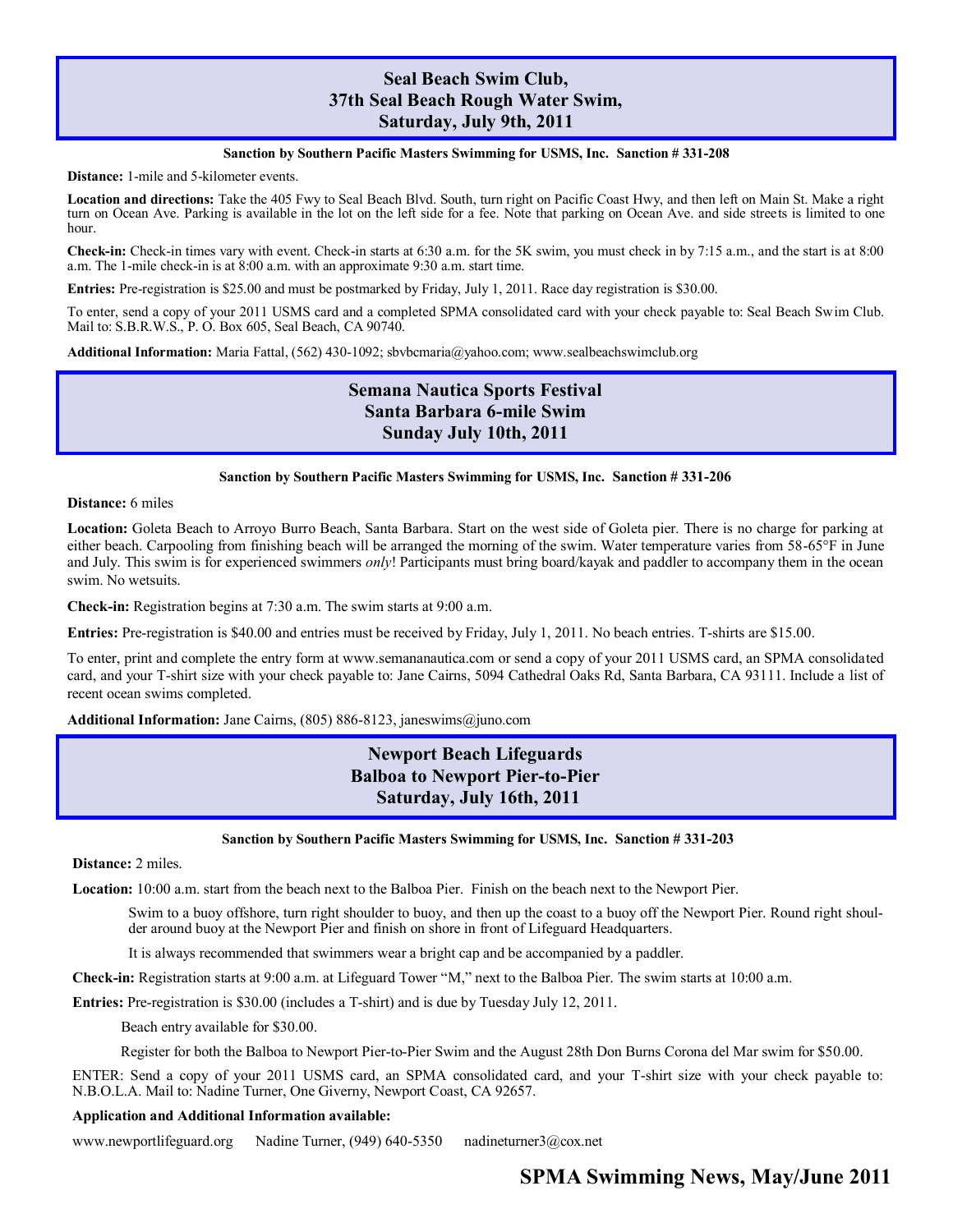## **Open Water Temperatures** by Jessica Seaton, D.C. and Kristen Heath

Open water swims can be fun, challenging events, but they are less predictable than pool events. One important variable apart from waves and current is water temperature. While water temperature is regulated in the pool setting, in open water swims you need be prepared for more extreme temperatures. Aside from mentioning the anticipated water temperature in the event literature, United States Masters Swimming (USMS) does not restrict open water events to a certain temperature range. Some swimmers are comfortable swimming around Key West in 87°F water, while only one person, Lynne Cox, has been able to swim two hours across the Bering Strait in 40°F water. At Santa Monica Beach the ocean temperature varies between 65° and 68°F from the second half of June until the first half of October. During this same period the average water temperatures in Miami are 83°–86°F. People swim open water events in all these temperatures.

#### **How does the body handle these different water temperatures?**

The first concept, core temperature, is the temperature of the deeper tissues in the body. Core temperature is generally maintained at  $98.6^{\circ}$ F $\pm$ 1.8°F (37 $\pm$ 1° C). The human body can survive a 18°F (10°C) drop in core temperature, but only a 9°F (5°C) gain. However, fatigue sets in when the core temperature reaches 100.4°–104°F (38°–40°C). The body functions optimally at a modestly increased core temperature.

The second concept is that heat is a form of energy and is transferred from a warmer object to a cooler one. While both internal and external factors promote heat gain and heat loss, our bodies try to maintain a net heat balance and keep the core temperature constant. Core temperatures can start to fall in water temperatures between 64.4°F (18°C) and 69.8°F (21°C). In water temperatures above 89°F, body heat cannot be dissipated well and core temperature will rise. Sustained exercise of 30 minutes in water above 93°F may result in dangerous core temperatures.

A swimmer standing on the beach with an ambient air temperature of 80°F will find the air comfortable. If the swimmer then jumps into 80° water, the water will feel cool. This is because the swimmer's body temperature is 97°F, the water is 80°F and a very good conductor, so the swimmer is losing heat to the water. Water absorbs 1000 times more heat than air.

Most people think that perspiration is what cools us off when it is hot outside. That is only half right. The cooling effect results from the evaporation of the perspiration, not the wetness itself. This is considered the body's major defense against the heat. In humid environments, the perspiration does not evaporate well, and the body is not cooled as efficiently. If the air is 90°F and the humidity is 80%, the body perceives the heat as 113°F, and may suffer heat stroke. In the water, we do not benefit from the cooling effects of evaporation, because essentially we are swimming in 100% humidity and there is no evaporation. However, we still perspire and lose fluids through the skin and airways. One study comparing swimmers to dry-land athletes found that swimmers did not begin to sweat as early with increased ambient temperatures as dry-land athletes. For this reason swimmers competing in triathlons or other outdoor sports need to be sure to acclimate to exercising in warm weather.

If the water temperature is below 77°F, lean swimmers who are not acclimatized to cold water start shivering. This causes them to use up more oxygen, so they are not as fast and efficient as they would be in warmer water. In cold water, wearing a wet suit helps you stay warm because the wet suit keeps a "warmed" group of water molecules next to your skin. Without the wet suit the "warmed" molecules are constantly being replaced by fresh "cold" molecules. Wearing (or not wearing) a swimming cap can substantially influence how a swimmer is affected by the water temperature, because the body loses 85% of its heat through the scalp. Wearing a cap in cool water can help a swimmer stay warm, and not wearing a cap in warm water aids heat loss.

Hypothermia is not uncommon in longer open water swims, and is more common in those with a low body mass index (BMI). A study done on participants in the New Year's Day Alcatraz Swim in 53°F (11.7°C) water found hypothermia to be common. However most of the swimmers also experienced *afterdrop,* or a continued cooling after they were done with the swim. This would be a reason to plan on bundling up for several hours after an open water swim.

Level of exertion is a major factor in whether water feels warm or cold. A

person who gets into cool water and doesn't move about will feel cold. Swimming at a leisurely pace will not raise the core temperature as much as swimming at a hard pace. Swimming a fast crawl, an athlete burns approximately 9–13 kcal/ minute, which in turn could increase the core temperature by .5°–.9°F every five to seven minutes. This tends to offset the cooling action of the water. Shivering also increases heat production, although not as much as strenuous swimming. The core temperature falls when more heat is lost to the environment than is generated internally. When body temperatures fall below 95° (35°C) mild hypothermia sets in. The body's ability to combat heat loss is impaired, while the swimmer may feel a sense of euphoria, slowed speech, and a loss of reasoning. If the core temperature falls below 86°F, severe hypothermia has set in and this is a medical emergency. The swimmer may end up in a coma or die of irregular heart rhythms.

There is a consensus that water above 84°–86° is too warm for longer-distance training and events. Although conduction and convection cool the swimmer, the swimmer's core temperature will rise by 1°F approximately every ten minutes. The swimmer will start to feel overheated, fatigue sets in, and the heart rate increases. The heart has to work harder to get oxygen and nutrients to the muscles and then to shunt blood to the skin to cool the body. The overheated swimmer loses fluids to perspiration. This decreases the blood volume, and forces the heart to work harder. At some point the heart is overworked and can't get enough oxygen to the muscles, so the swimmer has to slow down considerably. In addition, research on exercise has indicated that the brain may have a built-in protective mechanism against overheating that enhances feelings of fatigue and reduced strength that occur when the core body temperature becomes too warm.

Body size affects how water is perceived. A smaller body, such as that of a child or a small female, has relatively more surface area for the size than a larger body. With more surface area, more heat is lost to the water through conduction. Conversely, body fat helps insulate the body from colder water. A heavy-set person will not get as cold as a smaller, thinner person. However, if the water is warm and both swimmers are exerting themselves equally, the person with the higher percentage of body fat will be far more uncomfortable.

#### **How can a swimmer deal with the water temperature?**

The ability to handle hot or cold water is very individual. It may be affected by size, body fat, training, and medications. So in preparation for an event, first and foremost it is important that you train in water approximating the temperature of your open water event. If you'll be swimming in the Pacific Ocean, then you need to train in the Pacific or another cold body of water. Start with small swims and gradually increase the amount of time you spend in the water. The same goes for warm water. If your event is being held in warm water, you need to practice long distance swims in warm water. While trained athletes are generally better able to handle higher core temperatures than untrained individuals, even they have limits. Both trained and untrained athletes can acclimatize to warmer temperatures after approximately six weeks.

It is very important to consume enough fluid prior to the swim. Longer distance open water swims will have feeding stations. Athletes should get used to being comfortable with open water feeding when it's available. Ingesting fluids can alter the core temperature. In cold water swims, a warm drink is preferable, while the opposite is true in warm water swims. Dehydration will also cause body temperature to rise.

In cold water it is essential to wear a waterproof cap for warmth. Ear plugs can also keep the ears more comfortable in cold water. Although in warm water wearing no cap would be optimal, most open water events require the participants to wear a brightly colored cap. A light colored cap may be preferable in warm water, as it helps reflect the sunlight and has a mild to moderate cooling effect.

Both hypo- and hyperthermia can and have lead to death. In both cases a swimmer will lose the ability to think clearly. If you find that you're not thinking clearly, you have to allow yourself to be pulled out of the event. You need to make this pact with yourself prior to the event, as during the event you probably won't be making good decisions. If you stay within your own limits, you'll have safe and fun open water swims.

*Jessica Seaton is a chiropractic orthopedist in private practice in West Los Angeles. She has been swimming with West Hollywood Aquatics for over 20 years. In addition to sports medicine, she does functional medicine and nutrition consultations. She can be found at [www.drjessicaseaton.com](http://www.drjessicaseaton.com) and be reached at [jseaton@aol.com](mailto:jseaton@aol.com) or (310)470-0282.* 

## **SPMA Swimming News, May/June 2011**